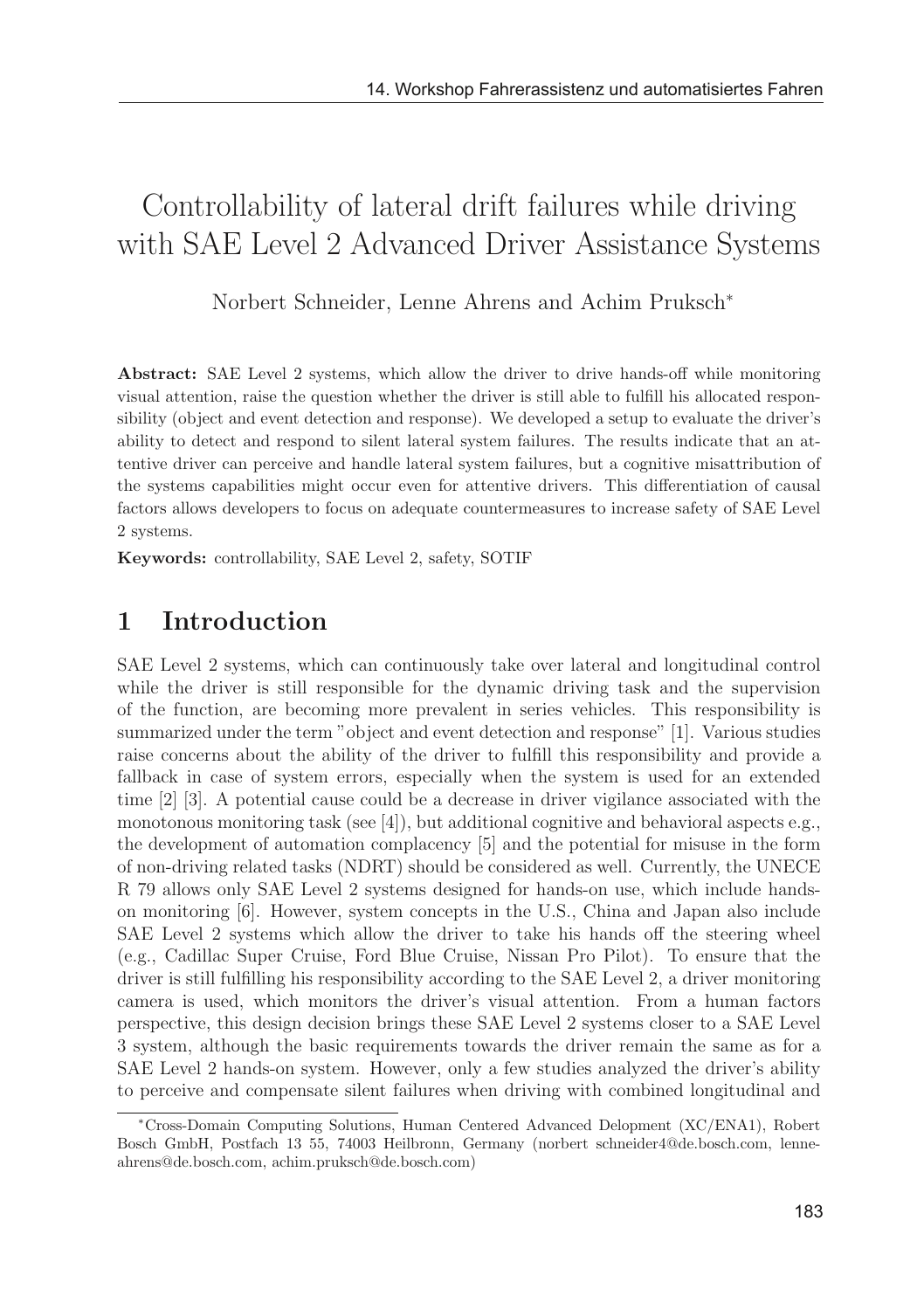lateral control (e.g., [7] [8] [9] [10]). Commonly accepted controllability thresholds for lateral failures have been derived almost exclusively from manual driving [11]. This raises the question, whether results can be transferred to systems with continuous lateral and longitudinal guidance where the driver only has a monitoring task. Most publicly available studies combining longitudinal and lateral control have been conducted with SAE Level 3 systems in mind. These SAE Level 3 systems are assumed to provide a notification to the driver in case of a system failure or hazardous situation. However, it is a common misconception that an SAE Level 3 system will provide a take-over notification in all cases [12]. Nonetheless, it is assumed to be unfeasible for SAE Level 3 systems to not provide a notification, especially if they allow the driver to attend to non-driving related activities. This might also transfer to SAE Level 2 systems which allow the driver to take his/her hands off the wheel (see [9]). The available literature offers only limited insights regarding the capabilities of drivers to handle silent system failures, which require action within a short time-frame, when driving hands-off. This limited focus of human factors research on take-over scenarios in the automotive domain and its drawbacks have also been addressed by [13]. Previous studies looking at the controllability of system failures while driving hands-on can only provide general boundaries for the driver's capability to handle system failures even when driving hands-off. However, the results cannot be directly transferred to hands-free driving because the haptic feedback loop, which allows for very fast reflex-like counter-reactions, is missing. Internal studies indicate that the established test method for controllability, which evaluates whether drivers can stay in a driving lane with limited width, that drivers are not able to control limited failure dynamics while driving hands-off. Further, explorative studies revealed that this could be a consequence of the experimental setup, which utilized traffic cones positioned at the lane boundaries to increase pressure for the driver to act. Therefore, we created a new experimental setup to analyze the drivers' ability to handle lateral system failures while driving with continuous longitudinal and lateral control. The experimental setup allows lane deviations and lane departures without resulting in an objective fail (in contrast to the traffic cone setup) and provides a clear and adaptable pressure to act for the driver. In addition, it can be used with naïve participants at higher vehicle speeds (up to  $120 \text{ km/h}$ ) to provide a clear pass/fail criterion without compromising safety; a clear improvement compared to method proposed by [14].

One goal of this study was to assess the viability of the proposed experimental setup. The other goal was to evaluate whether attentive drivers, driving hands-off with combined longitudinal and lateral control by a SAE Level 2 system, can handle silent lateral failures with limited failure dynamics.

### 2 Methods

#### 2.1 Setup

The study was conducted on the TRIWO test track in Pferdsfeld, Germany. A round course with a length of 5km was used for the tests, including a straight highway section with 3 driving lanes and an additional part with two driving lanes and variable speed limits (Figure 1).

To simulate a SAE Level 2 capable vehicle with hands-free driving abilities, we used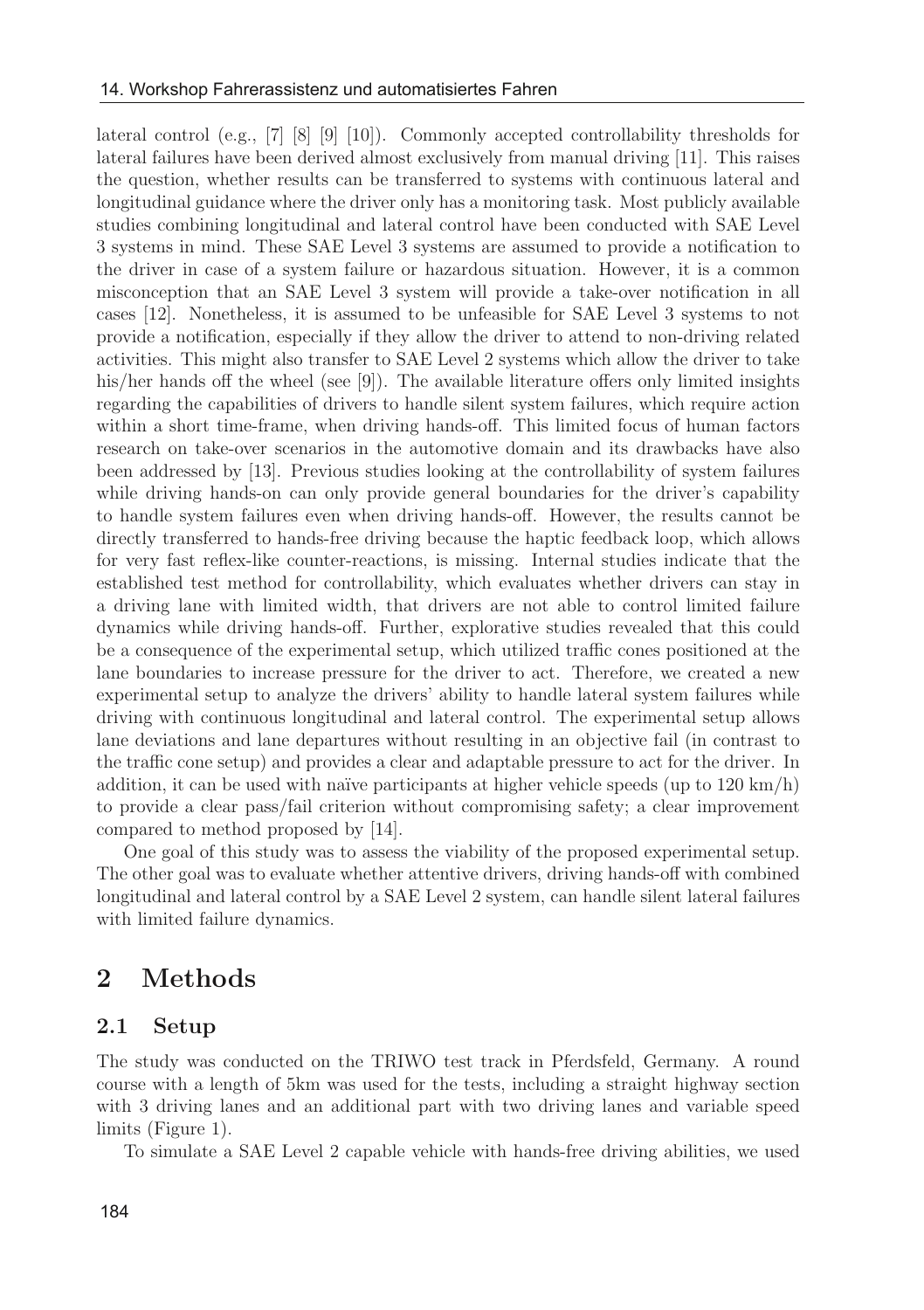

Figure 1: Round course for testing on the test track in Pferdsfeld.

a functional prototype vehicle from the Robert Bosch GmbH. Basis for this functional prototype was a VW Golf VII equipped with a DGPS system (iMAR iTraceRT-F402/7), programmable cluster display, capacitive steering wheel, driver monitoring camera, dual pedal controls for the safety driver, control switches for the experimenter and data recording equipment. A safety co-driver (passenger seat) and an experimenter (rear seat) accompanied the participant.

The prototype SAE Level 2 hands-free system included longitudinal and lateral guidance, intelligent speed adaption for curves and on/off-ramps to the highway section and automatic lane change capabilities. Longitudinal and lateral control could be activated simultaneously by pressing a button on the steering wheel. Before transitioning to handsfree driving, the driver had to drive hands-on for a limited time and was informed about the availability of the hands-free mode. To activate hands-free driving the driver had to take his hands off the steering wheel. The system could always be overruled or deactivated by turning the steering wheel (lateral guidance temporarily deactivated), applying the brake pedal, or press a button on the steering wheel (longitudinal and lateral control deactivated). All driving modes were displayed via a prototype human machine interface (HMI) in the programmable cluster display. The prototype HMI included a multi-stage warning concept (cf. [15]), which visually and acoustically warned the driver after 3 seconds eyes-off road (EOR) time (stage 1), followed by a visual-acoustic warning after additional 5 seconds, asking the driver to put his hands on the steering wheel (stage 2). Finally the driver is asked to take over manual control while the vehicle is decelerating, and visual and acoustic warnings are presented continuously (stage 3).

#### 2.2 Test scenario

The test scenarios were set up on the highway section of the round course and consisted of 5 obstacles, positioned on left and right side of the driving lane (Figure 2). In both test scenarios a lateral drift with a defined maximum lateral velocity  $(0.2 \text{ m/s vs. } 0.6 \text{ m/s})$ was triggered at pre-defined GPS positions after the experimenter enabled the failure activation via the safety control switch. The GPS position for the trigger was chosen based on the distance to the second obstacle on right side, the lateral drift velocity, the targeted overlap with the obstacle (25%) and the test speed of 120 km/h. This resulted in two different GPS trigger positions, depending on the maximum lateral drift velocity  $(TTC = 2.8$  seconds for a drift velocity of 0.6 m/s and  $TTC = 5.8$  seconds for 0.2 m/s). The lateral drift was initiated without any further notifications to the driver or changes in the HMI. In addition, the build-up of the lateral drift did not occur abruptly but was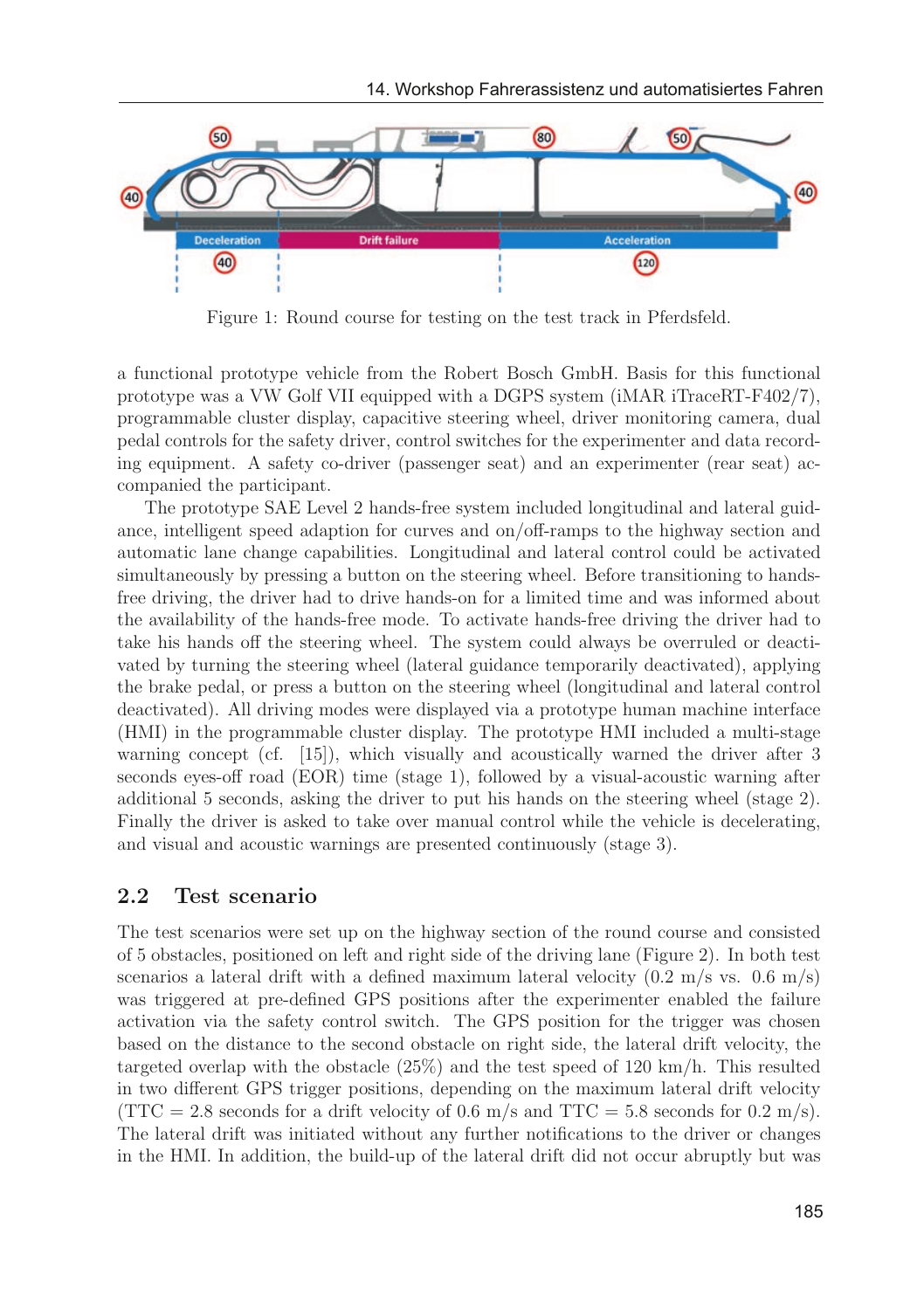build-up gradually to avoid noticeable lateral jerks of the vehicle. In both scenarios a crash with the objects would occur if the driver did not react e.g., by steering back into the driving lane.



Figure 2: Schematical illustration of the test scenario setup. The trigger point was adapted based on lateral drift velocity which resulted in different TTCs.

#### 2.3 Procedure

To conceal the true purpose of the study, participants were told that the test focused on user acceptance of a novel automation system, which allowed them to drive partially automated while taking their hands off the steering wheel under special conditions. Before the testing each participant received written information about the system's capabilities and potential system boundaries. This included the explicit information about the necessity for the driver to take over control of the vehicle e.g., if the system departed from the current driving lane. Afterwards the participants started with manual drive to familiarize themselves with the test track and test vehicle. The manual drive was continued until participants reported that they were familiar with the vehicle and the test track (5-10 minutes). After completing the manual drive, combined longitudinal and lateral control were activated for the first time but restricted to hands-on driving only. The participants were asked to explore the system and the experimenter noted their comments. During this exploration phase, the participants were instructed to try out all options to activate/deactivate and overrule the system (e.g., pressing the button on the steering wheel, applying the accelerator, applying the brake pedal, turning the steering wheel). After a short pause and filling out a questionnaire about the hands-on system, the hands-free system was activated, and participants were asked again to explore the system. Participants were instructed to overrule the system including putting the hands on the steering wheel to adjust the lane position. If participants asked about their responsibility, we reminded them verbally that they are responsible for the driving task and encouraged to take over control whenever they wanted. Before activating the GPS trigger and initiating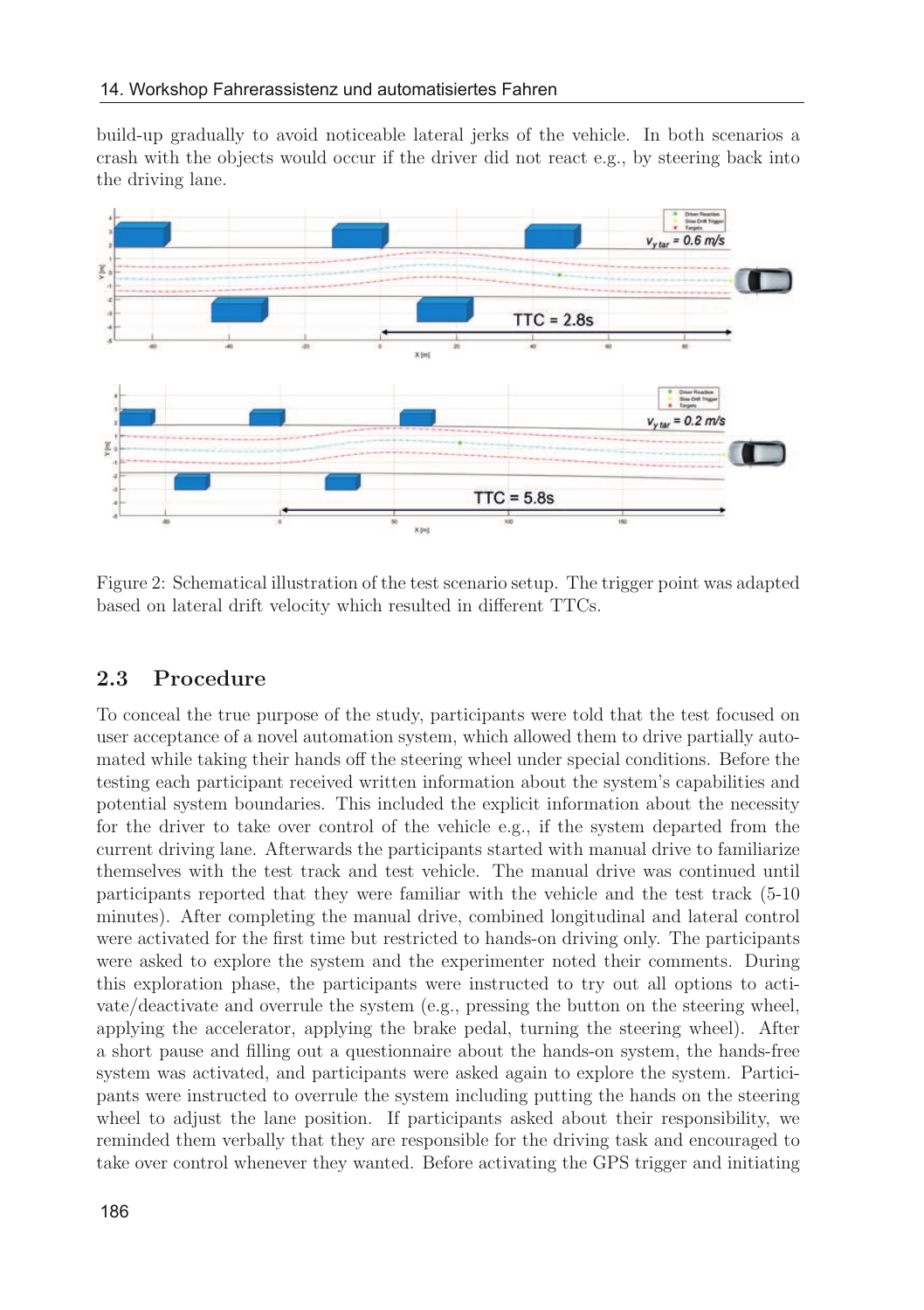the lateral drift towards the obstacle, the experimenter made sure that the participant was attentive but not in a hyper-vigilant state (e.g., constantly trying to take over the system without an apparent reason, not taking the hands off the steering wheel on the straight section of the highway, keeping the hands up and close to the steering wheel). After the test a semi-structured interview was conducted, and participants filled out additional questionnaires.

#### 2.4 Sample

In total  $N=61$  (40 male / 21 female) participants between 20 and 72 years of age and an average annual mileage of 19.778 km took part in the study. Out of the  $N=61$  participants only  $N=54$  filled out the demographic questionnaire completely. 26% ( $N=14$ ) reported to be experienced with adaptive cruise control  $(ACC)$ ,  $30\%$   $(N=19)$  reported to be experienced with lane keeping assistance and  $4\%$   $(N=2)$  reported to be experienced with assistance systems with combined longitudinal and lateral guidance.

## 3 Experimental design and data analysis

#### 3.1 Experimental design

The experiment was conducted as a between-subject design with the experimental factor lateral drift velocity  $(0.2 \text{ m/s vs. } 0.6 \text{ m/s})$ , meaning that each participant only experienced one drift scenario (either with  $0.2 \text{ m/s}$  or with  $0.6 \text{ m/s}$ ). To fulfill the requirements according to ISO 26262 and the Response Code of Practice regarding required sample sizes for a controllability assessment of C2,  $(C2 = 90\%$  of drivers are able to control the failure) a valid sample size of at least  $N=20$  per experimental group was targeted. In total,  $N=61$  took part in the study.  $N=7$  cases had to be rated as invalid either due to the participants having the hands at the steering wheel  $(N=3)$  or missing data recordings  $(N=4)$ . No crash was observed in any of the invalidated cases. For the analyses  $N=34$ participants were considered with a lateral drift velocity of 0.6 m/s and  $N=20$  with a lateral drift velocity of 0.2 m/s.

#### 3.2 Data analysis

Data analysis was based on the number of passed/failed test cases. In addition, vehicle dynamic parameters, video recordings of the driver, lane position and distance to the targets and questionnaire and interview data were considered for descriptive and exploratory analysis. Perception time and hands-on time were estimated based on video labeling; the steering reaction time was estimated on the first increase of steering torque after the failure was triggered. Time to collision (TTC) to the obstacle and time to lane crossing (TLC) were estimated based on the vehicle dynamics parameters and the GPS position of the vehicle, the lane markings, and the target.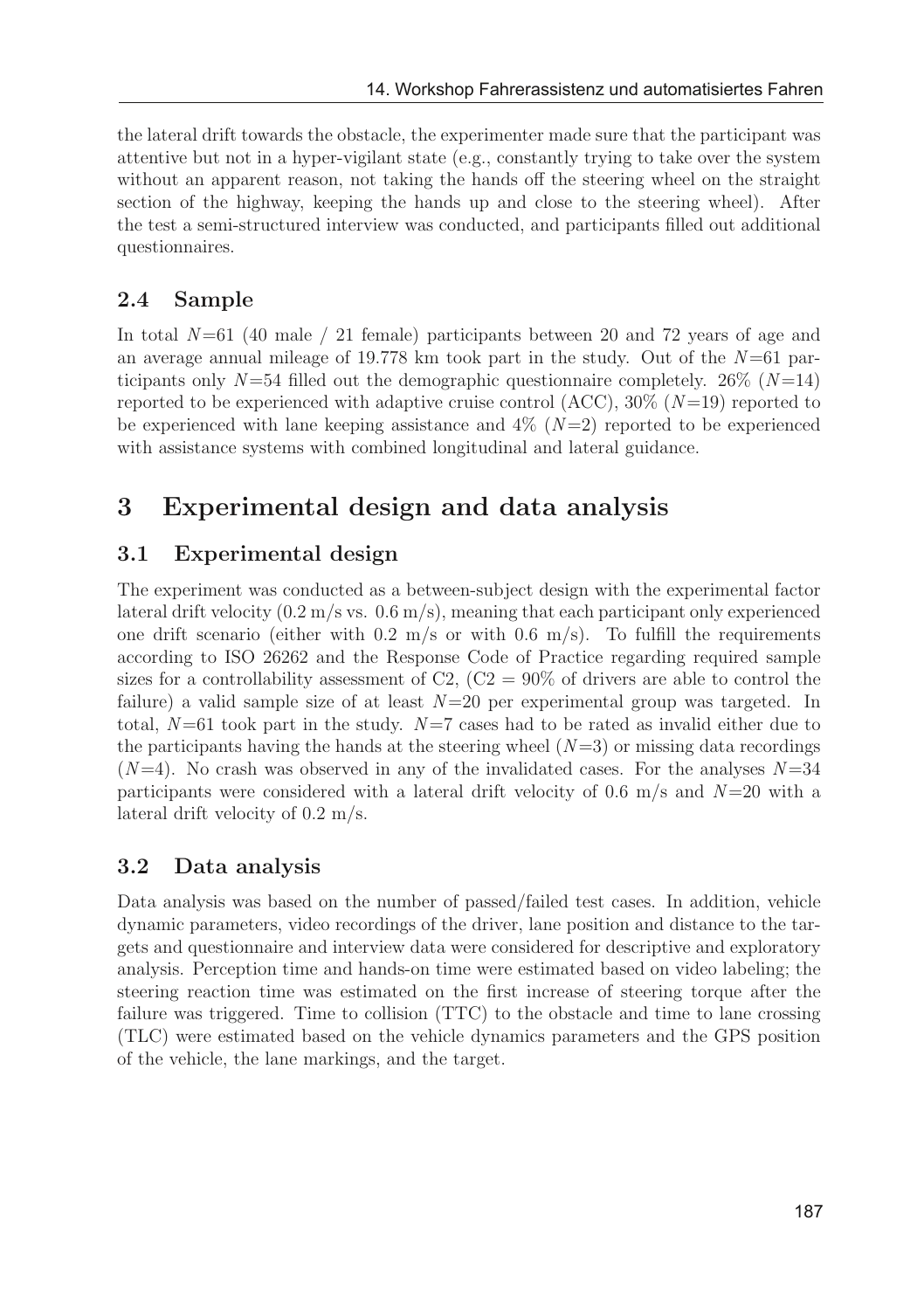## 4 Results

Four participants failed to control the situation. Three with a drift velocity of 0.6 m/s and one with a drift velocity of  $0.2 \text{ m/s}$ . All other participants  $(N=50)$  were able to avoid a collision with the target and control the vehicle safely after the evasive maneuver.

#### 4.1 Driver behavior in failed cases

A detailed video analysis revealed the same behavioral pattern in all failed cases (see Figure 3). At first, the participants moved their hands close to the steering wheel (Figure 3, middle), indicating that they perceived the lateral drift and considered taking over the control of the vehicle. This initial reaction was followed by putting the hands down again (Figure 3, right).



Figure 3: Sequence of driver reactions in the cases with observed collisions. Approaching obstacle with hands on lap (left), hands close to steering wheel (middle), hands put down shortly before collision (right).

### 4.2 Reaction and perception time

The pattern observed in the failed cases is also reflected in the perception time (see Figure 4). Based on the video labeling, every participant perceived the lateral failure before the crash (range between 1,05 and 1,59 s for a drift velocity of 0.6 m/s and up to 4.16 s for a drift velocity of 0.2 m/s). Although participants showed a steering reaction at a different time to collision (TTC) depending on the drift velocity, the steering reaction occurred at a similar time to lane crossing (TLC). However, not all participants responeded before departing from the lane. In some cases departing from the lane was observed although no collision occured with the target (see Figure 5). In addition, the semi-structured interview revealed the following exemplary responses from the participants to the question why they did not take over control in the situation:<sup>1</sup>

- "I trusted the vehicle and hoped, that it would react." (crashed participant 1)
- "I expected the system to intervene."(crashed participant 2)
- "The system did not tell me to take over." (crashed participant 3)

<sup>&</sup>lt;sup>1</sup>similar responses have been reported by [16]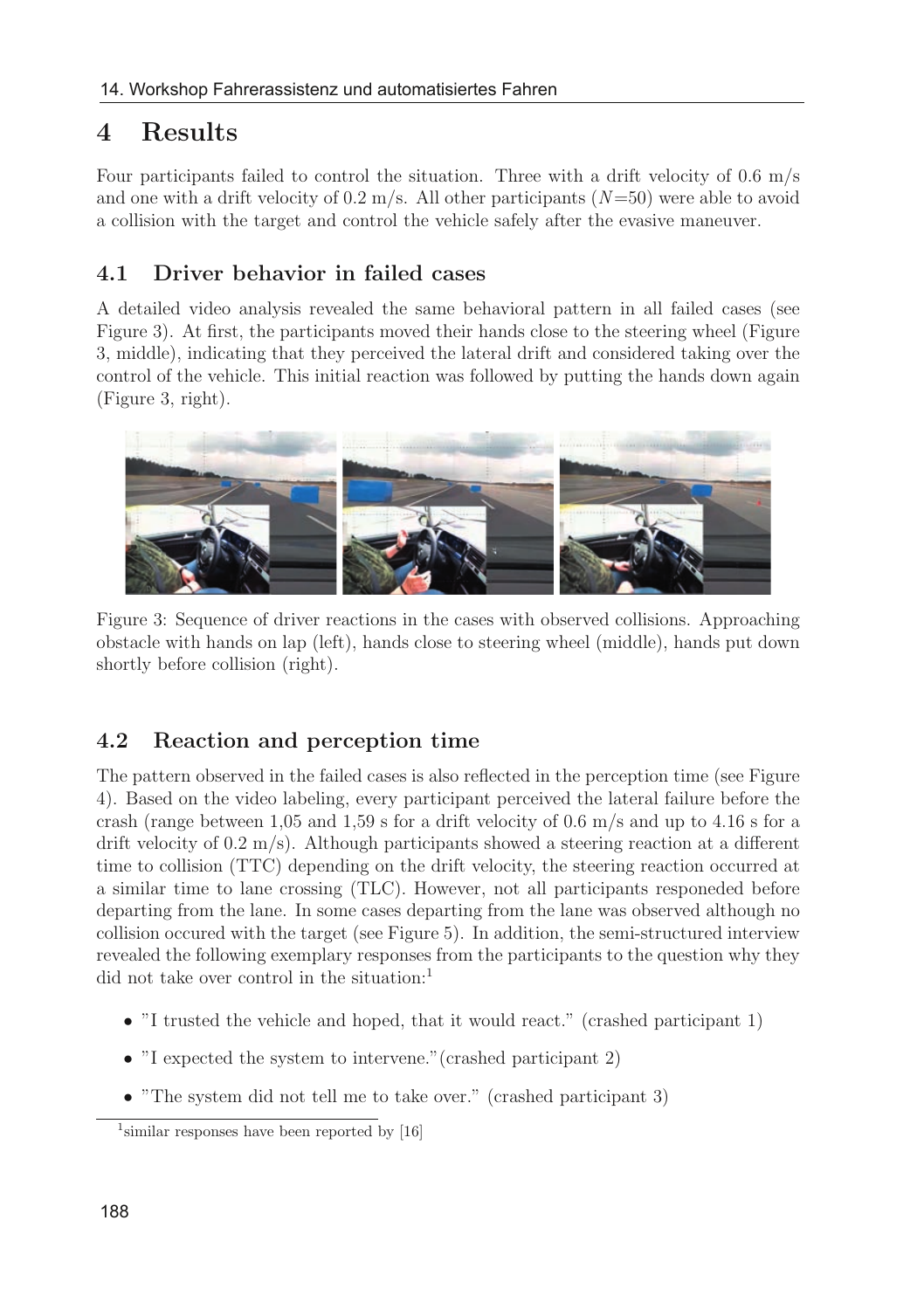• "I perceived the system to be autonomous, because I could drive without any input." (crashed participant 4).



(a) Drift velocity  $0.6 \text{ m/s}$  (b) Drift velocity  $0.2 \text{ m/s}$ 

Figure 4: Steering reaction time, perception time and hands-on time (top) and TTC at failure onset as well as TTC and TLC at the time of the steering reaction (bottom) for both test cases.



Figure 5: Lateral position of the right corner of the car for all test-cases. Red lines indicate cases in which the vehicle crossed the lane boundary.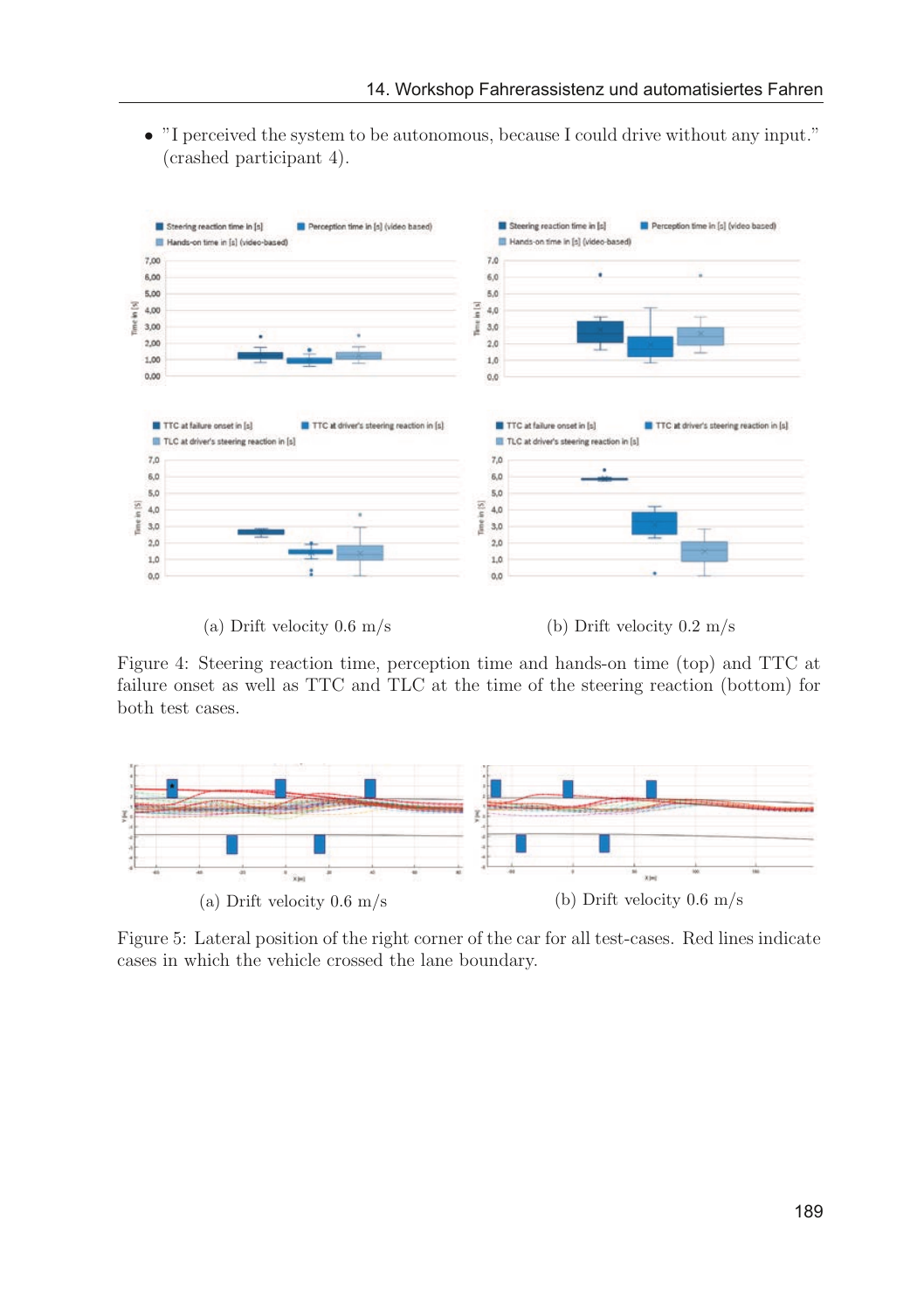#### 5 Summary and discussion

The main goal of this study was to evaluate whether an attentive driver (who is using the SAE Level 2 system with hands-free driving capabilities according to the driver manual) can perceive lateral drift failures and avoid a collision without losing control of the vehicle. The study was conducted on a closed test track with the help of a prototype vehicle and a SAE Level 2 hands-free system with a gaze-based driver monitoring system and a staged warning design.

The results indicate that all participants were able to perceive the lateral drift failure (irrespective of its dynamics) in time and even before departing from the driving lane. However, four participants did not intervene which led to a collision. The observed behavior as well the verbal responses of participants indicate that this behavioral pattern is mainly a result of an overtrust in the system's capabilities, despite explicit information that they are required to take over control in cases where the vehicle is departing from the lane. Interestingly, the participants reacted at a comparable time to lane crossing (TLC) irrespective of the intial drift velocity. This could indicate that the TLC is a relevant cue for participants to intervene although not all participants, which avoided a collision, stayed within the lane boundaries. This strengthens our inital assumption that departing from the lane does not necessarily indicate that drivers cannot react adequately. However, this also indicates that a reaction might only occur if an imminent hazard is perceived by the driver. Although this finding seems to be trivial it highlights the necessity to ensure an adequate situational awareness of the driver when driving with an SAE Level 2 hands-free system.

Based on these results, we conclude that the problem is not the driver's ability to handle limited lateral failure dynamics when driving hands-free but rather a cognitive misattribution of the systems capability which is build up by experience of the system and user expectations. This phenomenon has been described before as "automation expectation mismatch" [17], "mode confusion" or "automation complacency" [5] and several causal factors are discussed in the literature (e.g., perceived system performance or the out-of-the-loop concept [18]). Although the solution to this problem might not be trivial, being able to differentiate between "driver ability" and "cognitive misattribution" is important for the safety evaluation of SAE Level 2 hands-free systems. The driver's ability to handle system failures is an integral part of the functional safety evaluation of driver assistance system (e.g., for the assessment of controllability). If a failure is rated to be uncontrollable, one possible solution is to limit the failure dynamics. Our study clearly indicates that limiting the failure dynamics of a lateral drift does not solve the problem (that drivers will depart from the lane in case of lateral failure or even collide with an obstacle in the neighboring lane). However, it also demonstrates that attentive drivers can perceive and compensate lateral failures with limited dynamics. Therefore, we assume that the analyzed lateral failures are controllable for at least 90% of the population (corresponding to a controllability level of C2) if the driver is visually attentive and has adequate situational awareness. Nonetheless, the shown cognitive misattribution of the system's capabilities must be addressed. This problem is covered in the ISO 21448 [19] and could be attributed to the aspect foreseeable misuse. Due to this differentiation, it is possible to focus on adequate counter measures e.g., better driver training and information about the system's capabilities [20], and the driver's responsibilities when driving with a hands-free system.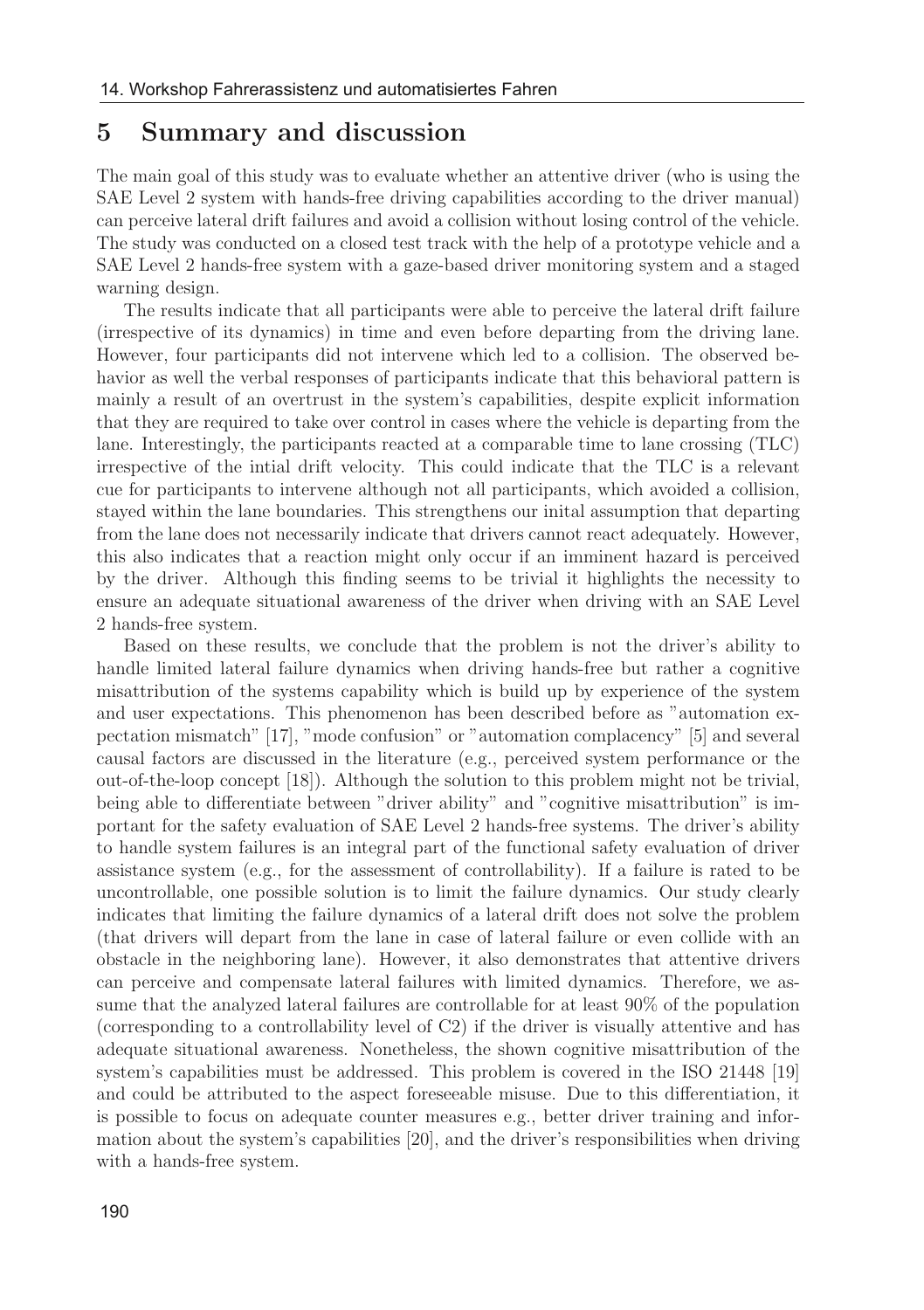It has yet to be clarified whether the same behavior would have been observed outside of this experimental context. Although similar results can be observed in test track studies [9] [10] [21] [17] as well as simulator studies [8] the question remains: Would the participants have behaved differently on-road? Due to the safety constraints, a trade-off between a realistic hazard scenario and the safety of the participants had to be accepted for the experimental setup. Naturalistic driving studies and field observations with already available SAE Level 2 hands-free capable vehicles could provide further information regarding whether or not drivers show similar behavioral patterns on the road.

### References

- [1] SAE On-Road Automated Vehicle Standards Committee. J3016 Taxonomy and Definitions for Terms Related to Driving Automation Systems for On-Road Motor Vehicles. Warrandale, USA, Apr. 2021. doi: https://doi.org/10.4271/J3016\_202104.
- [2] Victoria A. Banks, Alexander Eriksson, Jim O'Donoghue, and Neville A. Stanton. "Is partially automated driving a bad idea? Observations from an on-road study". In: Applied Ergonomics 68 (2018), pp. 138-145. ISSN: 0003-6870. DOI: https:// doi.org/10.1016/j.apergo.2017.11.010. url: https://www.sciencedirect. com/science/article/pii/S0003687017302594.
- [3] Alexander Frey. "Müdigkeit und Vigilanz in einer automatisierten Realfahrt". In: Mensch-Maschine-Mobilität 2019. Der (Mit-)Fahrer im 21. Jahrhundert!? Vol. 2360. Düsseldorf: VDI Verlag, 2019, pp. 121–132. DOI: https://doi.org/10.51202/ 9783181023600-121.
- [4] Robert Molloy and Raja Parasuraman. "Monitoring an automated system for a single failure: Vigilance and task complexity effects". In: Human Factors 38.2 (1996), pp. 311–322.
- [5] Raja Parasuraman and Dietrich H Manzey. "Complacency and bias in human use of automation: An attentional integration". In: Human factors 52.3 (2010), pp. 381– 410.
- [6] United Nations. Regulation No 79 of the Economic Commission for Europe of the United Nations Uniform provisions concerning the approval of vehicles with regard to steering equipment. Standard. UN/ECE, Oct. 2018. URL: https://eur-lex. europa.eu/legal-content/EN/TXT/PDF/?uri=uriserv:OJ.L\_.2018.318.01. 0001.01.ENG.
- [7] Giulio Bianchi Piccinini, Esko Lehtonen, Fabio Forcolin, Johan Engström, Deike Albers, Gustav Markkula, Johan Lodin, and Jesper Sandin. "How do drivers respond to silent automation failures? Driving simulator study and comparison of computational driver braking models". In: Human factors 20 (7 May 2019), pp. 1212–1229. doi: 10.1177/0018720819875347.
- [8] Laura Wörns. "Analysis of drivers' reaction to automation failures in a curve scenario". Master Thesis. Sweden: Chalmers University of Technology / Department of Mechanics and Maritime Sciences, 2018. url: https://odr.chalmers.se/handle/ 20.500.12380/254961.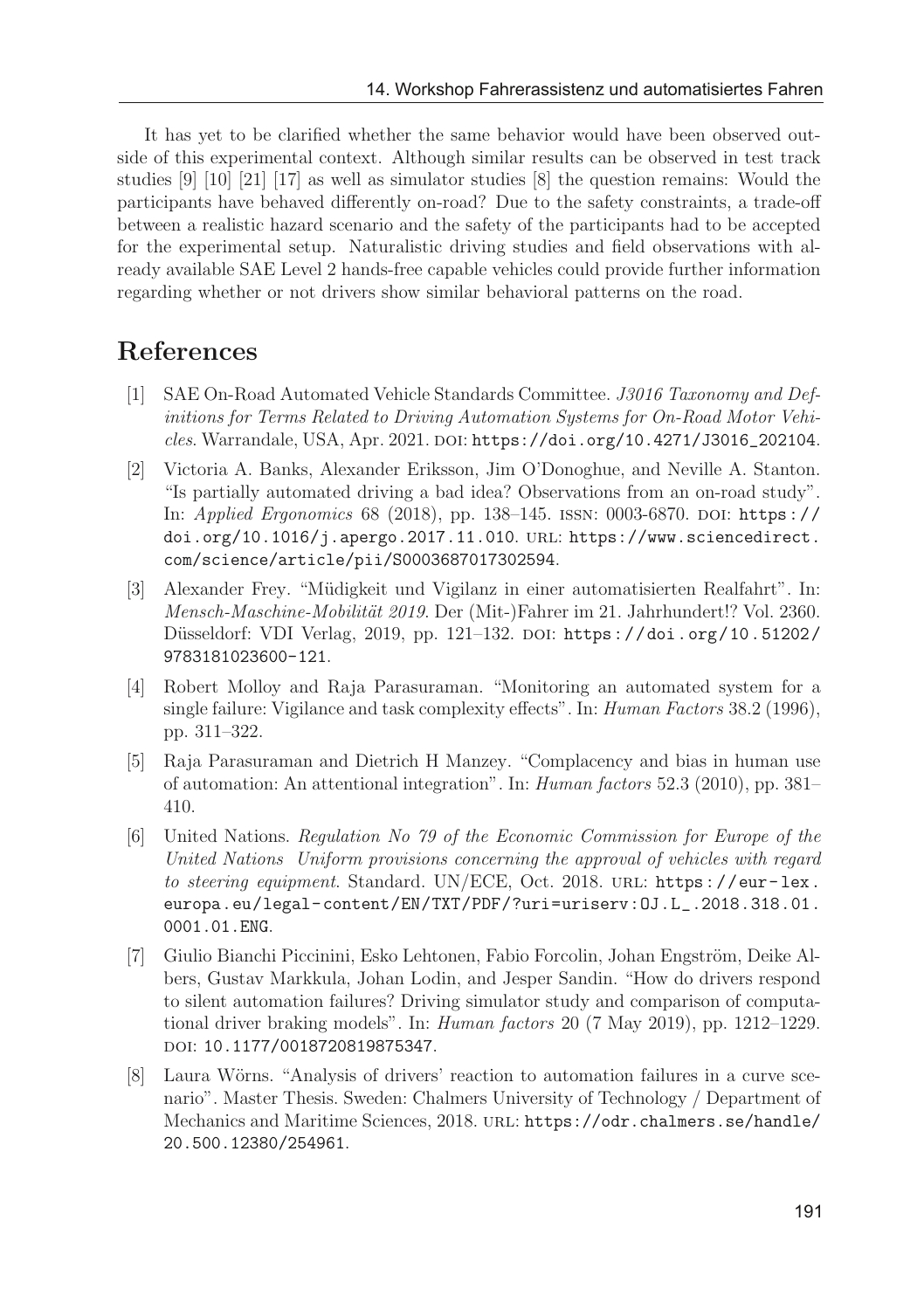#### 14. Workshop Fahrerassistenz und automatisiertes Fahren

- [9] Myra Blanco, Jon Atwood, Holland Vasquez, Tammy Trimble, Vikki Fitchett, Joshua Radlbeck, Gregory Fitch, Sheldon Russell, Charles Green, Brian Cullinane, and Justin Morgan. Human Factors Evaluation of Level 2 and Level 3 Automated Driving Concepts. Report No. DOT HS 812 182. Washington, DC: National Highway Traffic Safety Administration, Aug. 2015. doi: 10.13140/RG.2.1.1874.7361. url: https://www.nhtsa.gov/sites/nhtsa.gov/files/812182\_humanfactorsevall2l3-automdrivingconcepts.pdf.
- [10] Robert E. Llaneras, Brad R. Cannon, and Charles A. Green. "Strategies to Assist Drivers in Remaining Attentive While Under Partially Automated Driving: Verification of HumanMachine Interface Concepts". In: Transportation Research Record 2663.1 (2017), pp. 20–26. doi: 10.3141/2663-03. eprint: https://doi.org/10. 3141/2663-03. url: https://doi.org/10.3141/2663-03.
- [11] Alexandra Neukum and Hans Peter Krüger. "Fahrerreaktionen bei Lenksystemstörunge Untersuchungsmethodik und Bewertungskriterien". In: VDI Berichte 1791 (2003), pp. 297–318.
- [12] Philip Koopman. SAE J3016 User Guide. Carnegie Mellon University. Sept. 2021. url: https://users.ece.cmu.edu/~koopman/j3016/.
- [13] Joost de Winter, Neville Stanton, and Yke Bauke Eisma. "Is the take-over paradigm a mere convenience?" In: Transportation Research Interdisciplinary Perspectives 10 (2021), p. 100370. ISSN: 2590-1982. DOI: https://doi.org/10.1016/j.trip. 2021.100370. url: https://www.sciencedirect.com/science/article/pii/ S2590198221000774.
- [14] Nadja Schömig, Katharina Wiedemann, Ruth Julier, Alexandra Neukum, Andre Wiggerich, and Heike Hoffmann. Methoden für die Bewertung der Mensch-Maschine-Interaktion beim teilautomatisierten Fahren. 2021. isbn: 978-3-95606-591-0.
- [15] Alexandra S. Mueller, Ian J. Reagan, and Jessica B. Cicchino. "Addressing Driver Disengagement and Proper System Use: Human Factors Recommendations for Level 2 Driving Automation Design". In: Journal of Cognitive Engineering and Decision Making 15.1 (2021), pp. 3-27. DOI: 10.1177/1555343420983126. eprint: https: / / doi . org / 10 . 1177 / 1555343420983126. url: https : / / doi . org / 10 . 1177 / 1555343420983126.
- [16] Pär Gustavsson, Trent Victor, Joel Johansson, Emma Tivesten, Regina Johansson, and Mikael Ljung Aust. "What were they thinking? Subjective experiences associated with automation expectation mismatch". In: Oct. 2018.
- [17] Trent W. Victor, Emma Tivesten, Pär Gustavsson, Joel Johansson, Fredrik Sangberg, and Mikael Ljung Aust. "Automation Expectation Mismatch: Incorrect Prediction Despite Eyes on Threat and Hands on Wheel". In: Human Factors 60.8 (2018). PMID: 30096002, pp. 1095–1116. doi: 10.1177/0018720818788164. eprint: https://doi.org/10.1177/0018720818788164. url: https://doi.org/10. 1177/0018720818788164.